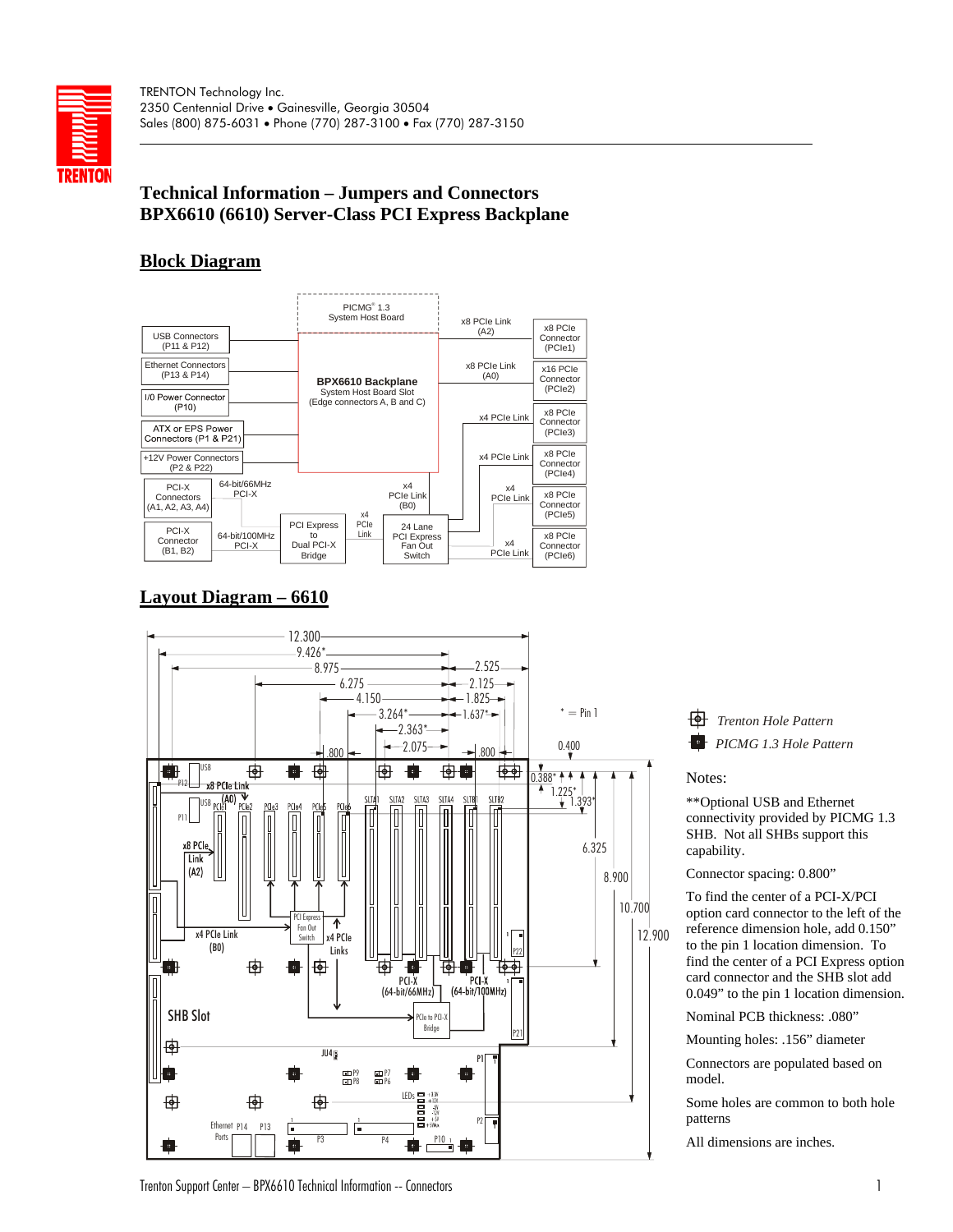

TRENTON Technology Inc. 2350 Centennial Drive • Gainesville, Georgia 30504 Sales (800) 875-6031 • Phone (770) 287-3100 • Fax (770) 287-3150

# **BPX6610 (6610) Configuration Jumper**

The setup of the configuration jumper on the backplane is described below. \* indicates the default value of the jumper.

**NOTE:** For the two-position jumper (3-post), "TOP" and "BOTTOM" refer to positioning when the backplane is viewed with the slots at the top end of the backplane.

### **Jumper** Description **JU4 +5V Auxiliary Voltage** Install on the TOP if +5V auxiliary voltage is provided by the standard +5V supply. This option is used for systems which do not have either an ATX or EPS standard power input. This mode provides the necessary +5V for the SHB's +5VAUX signal lines. Sleep mode recovery is not supported using non-ATX/EPS power supplies. Install on the BOTTOM if +5V auxiliary voltage is provided by a separate +5VAUX signal input pin. This enables the necessary SHB power signaling and allows recovery from

sleep mode. This option is used for ATX or EPS standard power supplies. \*

#### **BPX6610 (6610-010) Connectors**

**NOTE:** Pin 1 on the connectors is indicated by the square pad on the PCB.

| P1             | <b>ATX/EPS Power Connector</b>  |                                           |                   |               |  |  |
|----------------|---------------------------------|-------------------------------------------|-------------------|---------------|--|--|
|                |                                 | 24 pin dual row header, Molex #44206-0007 |                   |               |  |  |
|                | Pin                             | <b>Signal</b>                             | Pin               | <b>Signal</b> |  |  |
|                | $\mathbf{1}$                    | $+3.3V$                                   | 13                | $+3.3V$       |  |  |
|                | $\overline{c}$                  | $+3.3V$                                   | 14                | $-12V$        |  |  |
|                | 3                               | Gnd                                       | 15                | Gnd           |  |  |
|                | 4                               | $+5V$                                     | 16                | PSON#         |  |  |
|                | 5                               | Gnd                                       | 17                | Gnd           |  |  |
|                | 6                               | $+5V$                                     | 18                | Gnd           |  |  |
|                | 7                               | Gnd                                       | 19                | Gnd           |  |  |
|                | 8                               | <b>PWRGD</b>                              | 20                | $-5V$         |  |  |
|                | 9                               | $+5$ VAUX                                 | 21                | $+5V$         |  |  |
|                | 10                              | $+12V$                                    | 22                | $+5V$         |  |  |
|                | 11                              | $+12V$                                    | 23                | $+5V$         |  |  |
|                | 12                              | $+3.3V$                                   | 24                | Gnd           |  |  |
| P <sub>2</sub> |                                 | +12V Power Connector                      |                   |               |  |  |
|                |                                 | 8 pin dual row header, Molex #44206-0005  |                   |               |  |  |
|                | $\frac{\text{Pin}}{\text{Den}}$ | <b>Signal</b>                             | $\mathbf{p}_{in}$ | <u>Signal</u> |  |  |
|                | $\mathbf{1}$                    | Gnd                                       | 5                 | $+12V$        |  |  |
|                | 2                               | Gnd                                       | 6                 | $+12V$        |  |  |
|                | 3                               | Gnd                                       | 7                 | $+12V$        |  |  |
|                | $\overline{4}$                  | Gnd                                       | 8                 | $+12V$        |  |  |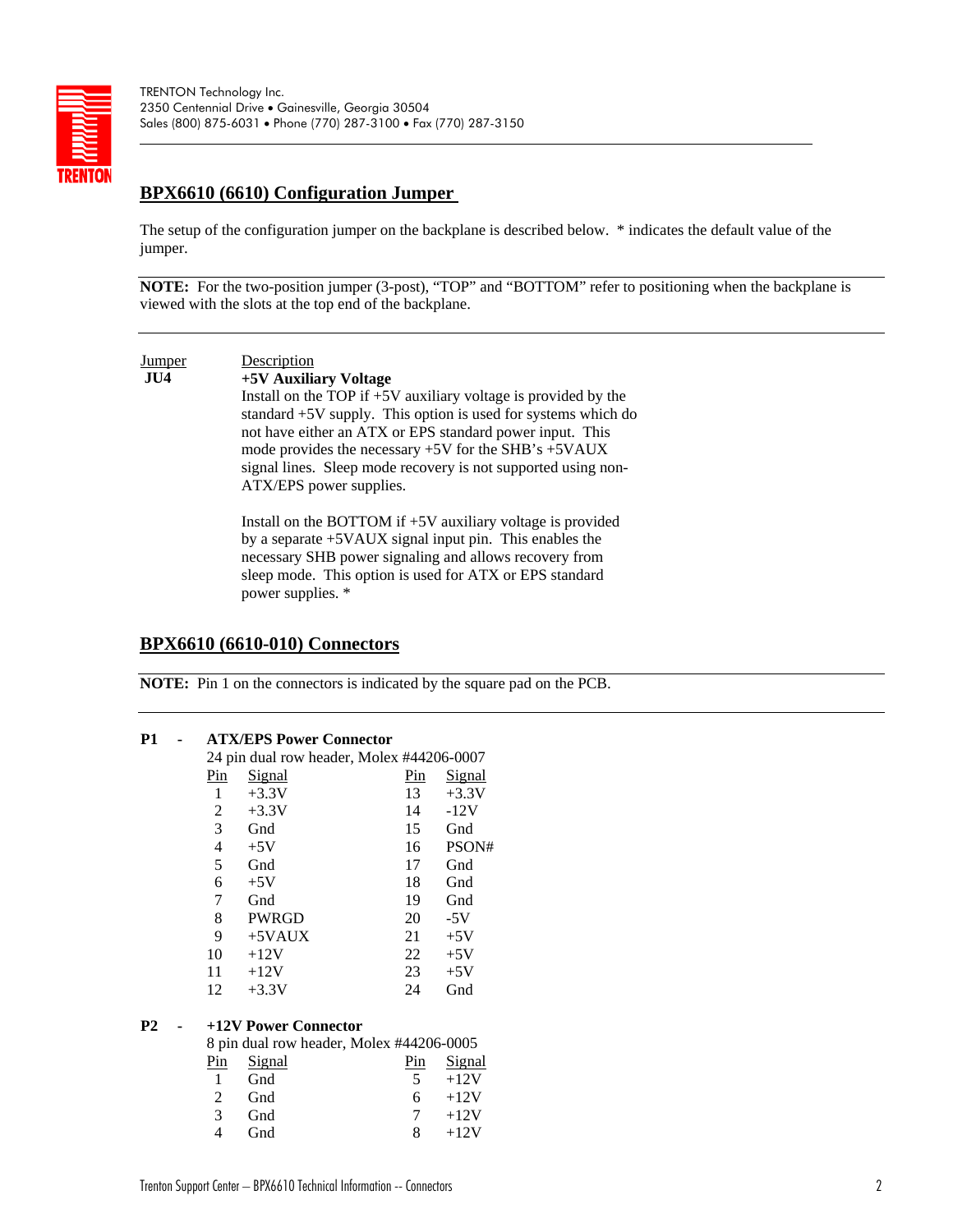

## **BPX6610 (6610-010) Connectors (continued)**

#### **P3 - Terminal Block Connector**

- 10 position terminal block, Phoenix Contract Inc., 19-35-24-2 20 Amps per circuit
	- Pin Signal
	- 1 +3.3V
	- 2 +3.3V
	- 3  $+3.3V$
	- 4  $+3.3V$
	- 5 Gnd
	- 6 Gnd
	- 7 Gnd
	- 8 Gnd
	- 9 Gnd
	- 10 Gnd

#### **P4 - Terminal Block Connector**

10 position terminal block, Phoenix Contract Inc., 19-35-24-2 20 Amps per circuit

- Pin **Signal**
- 1  $+5V$
- 2  $+5V$
- 3 Gnd
- 4 **Gnd**
- 5 Gnd
- 6 Gnd
- 7 Gnd
- 8  $+12V$
- 9  $+12V$
- 10  $+12V$

### **P6** - **Power-On Connector**

2 pin single row header, Amp #640456-2

- Pin **Signal**
- 1 PSON#
- 2 Gnd

### **P7** - **Power Button Connector**

2 pin single row header, Amp #640456-2 Pin **Signal** 

- 1 PWRBT#
- 2 Gnd

#### **P8 - Reset Connector**

2 pin single row header, Amp #640456-2 Pin **Signal** 

- 1 SHB\_RST#
- 2 Gnd

#### **P9** - **Power Good Connector**

2 pin single row header, Amp #640456-2 Pin **Signal** 

- 1 PWRGD
- 2 Gnd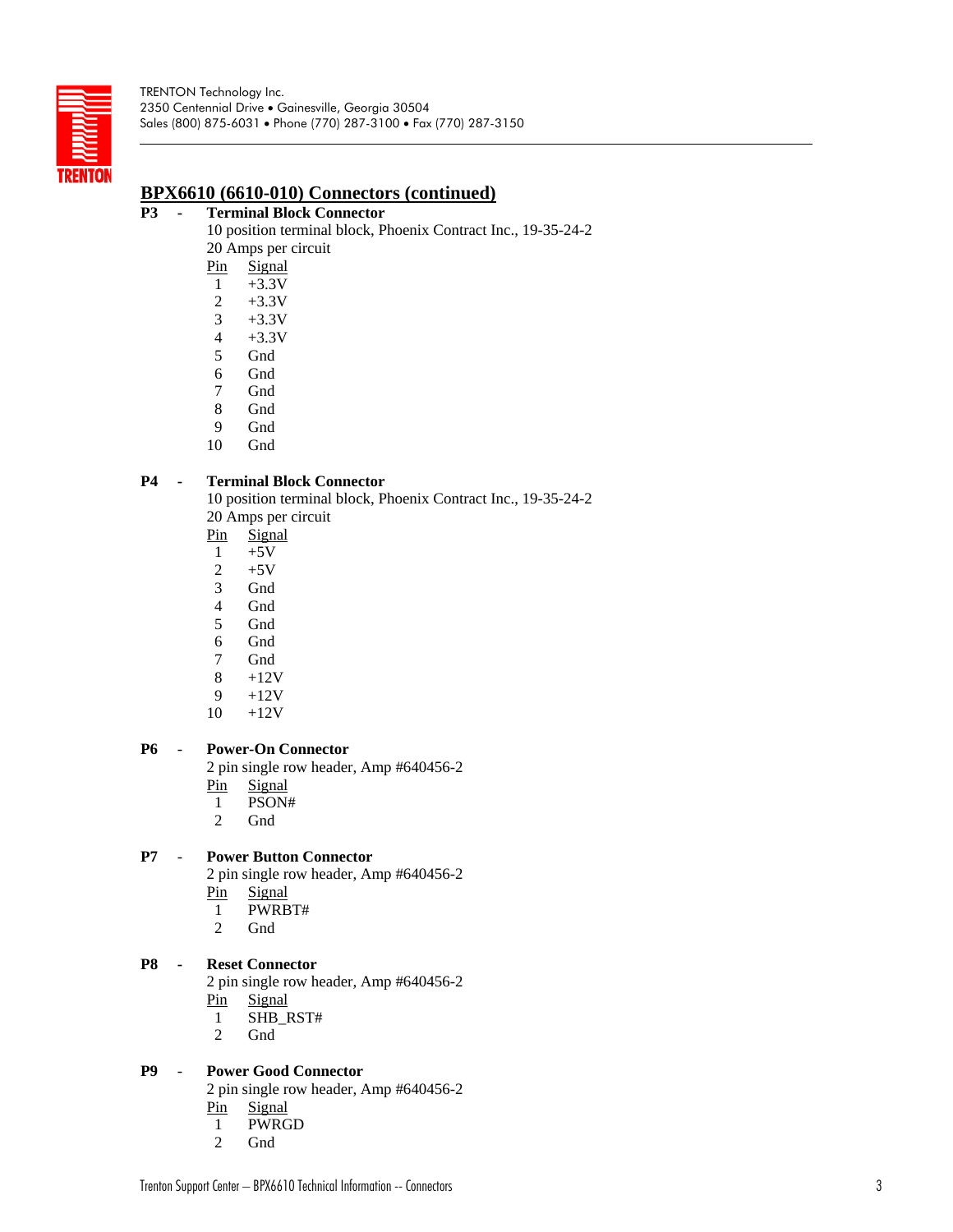

## **BPX6610 (6610-010) Connectors (continued)**

### **P10 - I/O Power Connector**

| 20 pin dual row header, Molex #87831-2020 |                |     |              |  |  |  |
|-------------------------------------------|----------------|-----|--------------|--|--|--|
| Pin                                       | Signal         | Pin | Signal       |  |  |  |
| 1                                         | Gnd            | 2   | $+12V$       |  |  |  |
| 3                                         | <b>IPMB_DA</b> | 4   | Gnd          |  |  |  |
| 5                                         | <b>IPMB_CL</b> | 6   | $+5V$        |  |  |  |
| 7                                         | <b>SMDAT</b>   | 8   | $+5$ VAUX    |  |  |  |
| 9                                         | <b>SMCLK</b>   | 10  | $+3.3V$      |  |  |  |
| 11                                        | PWRBT#         | 12  | PSON#        |  |  |  |
| 13                                        | Gnd            | 14  | SHB_RST#     |  |  |  |
| 15                                        | <b>PWRGD</b>   | 16  | +5VAUX IN    |  |  |  |
| 17                                        | Gnd            | 18  | $+5$ VAUX IN |  |  |  |
| 19                                        | Gnd            | 20  | $-12V$       |  |  |  |

### **P11 - Universal Serial Bus (USB) Connector**

8 pin dual row header, Molex #702-46-0801 (+5V fused with self-resetting fuses)

| Pin           | Signal      | Pin | Signal             |
|---------------|-------------|-----|--------------------|
|               | $+5V$ -USB0 |     | $+5V$ -USB1        |
| $\mathcal{R}$ | USB0-       |     | USB <sub>1</sub> - |
|               | $USB0+$     | 6   | $USB1+$            |
|               | Gnd-USB0    |     | Gnd-USB1           |

## **P12 - Universal Serial Bus (USB) Connector**

8 pin dual row header, Molex #702-46-0801  $(+5V$  fused with self-resetting fuses)

|              | $(\pm 5)$ v Tuscu with sch-resetting ruses) |     |                    |
|--------------|---------------------------------------------|-----|--------------------|
| Pin          | Signal                                      | Pin | Signal             |
| $\mathbf{1}$ | $+5V$ -USB2                                 |     | $+5V$ -USB3        |
| 3            | $I$ <i>ISB<sub>2</sub></i>                  |     | USB <sub>3</sub> - |
| 5            | $USB2+$                                     | 6.  | $USB3+$            |
|              | Gnd-USB2                                    | 8   | Gnd-USB3           |
|              |                                             |     |                    |

## **P13 - 10/100/1000Base-T Ethernet Connector - LAN 0**

8 pin shielded RJ-45 connector, Molex #85508-0001

- Pin Signal
- 1 TRP1+
- 2 TRP1-
- 3 TRP2+
- 4 TRP3+
- 5 TRP3-
- 6 TRP2-
- 7 TRP4+
- 8 TRP4-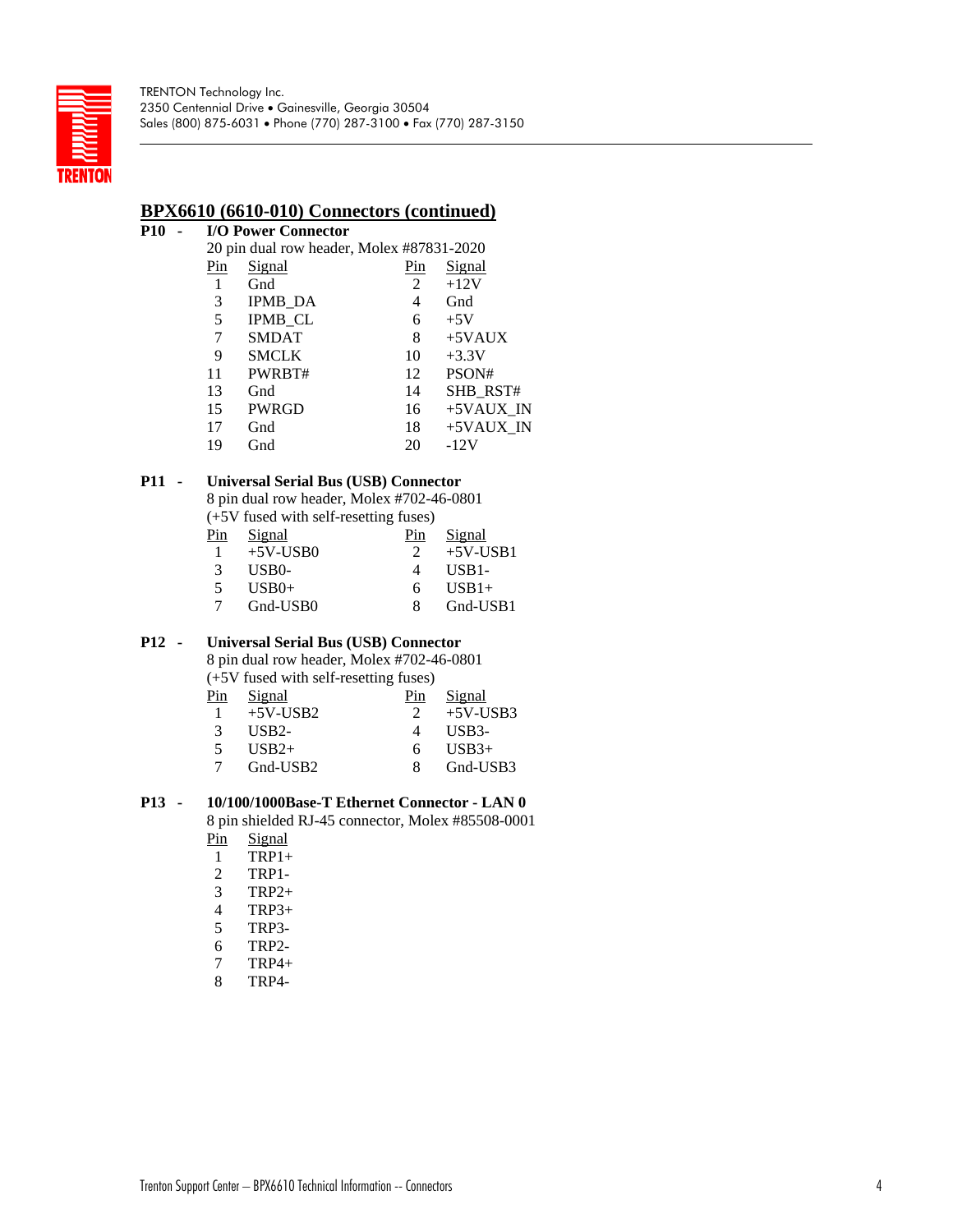

## **BPX6610 (6610-010) Connectors (continued)**

## **P14 - 10/100/1000Base-T Ethernet Connector - LAN 1**

8 pin shielded RJ-45 connector, Molex #85508-0001

- Pin **Signal**
- 1 TRP1+
- 2 TRP1-
- 3 TRP2+
- 4 TRP3+
- 5 TRP3-
- 6 TRP2-
- 7 TRP4+
- 8 TRP4-

### **P19** - **System Management Bus Connector**

2 pin single row header, Amp #640456-2

- Pin Signal
- 1 SMB Clock
- 2 SMB Data

### **P21 - EPS Power Connector**

24 pin vertical dual row, Molex #44206-0007

| Pin | <u>Signal</u> | $\frac{\text{Pin}}{\text{Pin}}$ | Signal  |
|-----|---------------|---------------------------------|---------|
| 1   | $+3.3V$       | 13                              | $+3.3V$ |
| 2   | $+3.3V$       | 14                              | $-12V$  |
| 3   | Gnd           | 15                              | Gnd     |
| 4   | $+5V$         | 16                              | PSON#   |
| 5   | Gnd           | 17                              | Gnd     |
| 6   | $+5V$         | 18                              | Gnd     |
| 7   | Gnd           | 19                              | Gnd     |
| 8   | <b>PWRGD</b>  | 20                              | $-5V$   |
| 9   | $+5$ VAUX     | 21                              | $+5V$   |
| 10  | $+12V$        | 22                              | $+5V$   |
| 11  | $+12V$        | 23                              | $+5V$   |
| 12  | $+3.3V$       | 24                              | Gnd     |
|     |               |                                 |         |

### **P22 - +12V Power Connector**

8 pin vertical dual row, Molex #44206-0005

| Pin           | Signal | Pin | Signal |
|---------------|--------|-----|--------|
| $\mathbf{1}$  | Gnd    | 5.  | $+12V$ |
| $2^{\circ}$   | Gnd    | 6.  | $+12V$ |
| $\mathcal{R}$ | Gnd    |     | $+12V$ |
| 4             | Gnd    | 8   | $+12V$ |
|               |        |     |        |